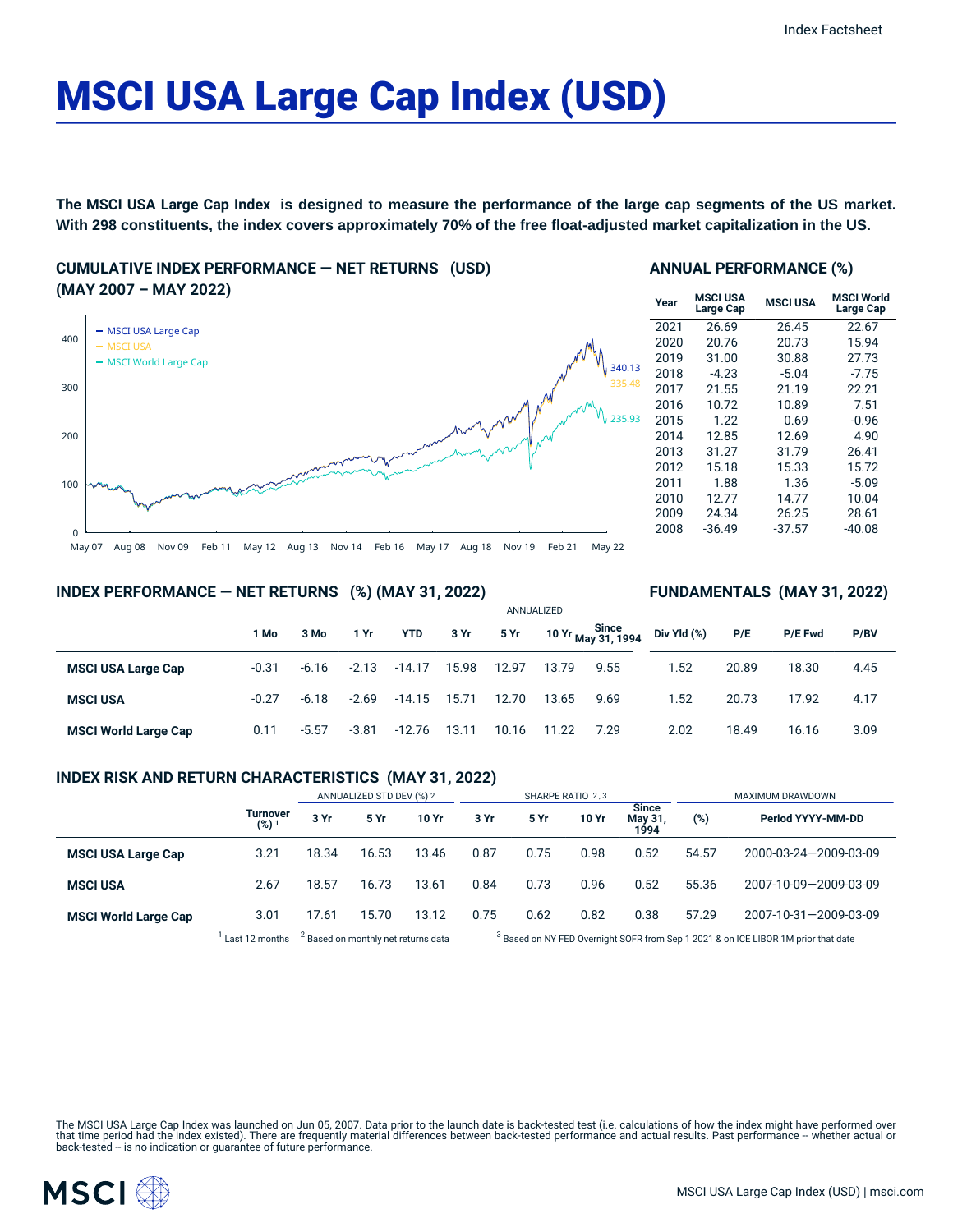## **INDEX CHARACTERISTICS**

|                     | <b>MSCI USA Large Cap</b>     |  |
|---------------------|-------------------------------|--|
| Number of           | 298                           |  |
| <b>Constituents</b> |                               |  |
|                     | <b>Mkt Cap (USD Millions)</b> |  |
| Index               | 31.740.397.03                 |  |
| Largest             | 2,441,928.13                  |  |
| <b>Smallest</b>     | 2.909.84                      |  |
| Average             | 106.511.40                    |  |
| <b>Median</b>       | 51.794.44                     |  |
|                     |                               |  |

## **TOP 10 CONSTITUENTS**

|                         | <b>Float Adj Mkt</b><br>Cap<br><b>USD Billions)</b> | Index<br>$Wt.$ (%) | <b>Sector</b>      |
|-------------------------|-----------------------------------------------------|--------------------|--------------------|
| APPLE                   | 2,441.93                                            | 7.69               | Info Tech          |
| MICROSOFT CORP          | 1.939.13                                            | 6.11               | Info Tech          |
| AMAZON.COM              | 1,097.35                                            | 3.46               | Cons Discr         |
| <b>ALPHABET A</b>       | 684.41                                              | 2.16               | Comm Srvcs         |
| ALPHABET C              | 652.22                                              | 2.05               | Comm Srvcs         |
| <b>TESLA</b>            | 647.27                                              | 2.04               | Cons Discr         |
| JOHNSON & JOHNSON       | 472.63                                              | 1.49               | <b>Health Care</b> |
| UNITEDHEALTH GROUP      | 467.89                                              | 1.47               | <b>Health Care</b> |
| <b>NVIDIA</b>           | 466.80                                              | 1.47               | Info Tech          |
| <b>META PLATFORMS A</b> | 458.21                                              | 1.44               | <b>Comm Srvcs</b>  |
| Total                   | 9.327.85                                            | 29.39              |                    |

## **FACTORS - KEY EXPOSURES THAT DRIVE RISK AND RETURN MSCI FACTOR BOX**



## **SECTOR WEIGHTS**



## **MSCI FaCS VALUE**  $\overline{\bullet}$ **Relatively Inexpensive Stocks LOW SIZE Smaller Companies MOMENTUM Rising Stocks QUALITY Sound Balance Sheet Stocks YIELD Cash Flow Paid Out LOW VOLATILITY**  $\Delta N$ **Lower Risk Stocks** MSCI FaCS provides absolute factor exposures relative to a

broad global index - MSCI ACWI IMI.

Neutral factor exposure (FaCS = 0) represents MSCI ACWI IMI.